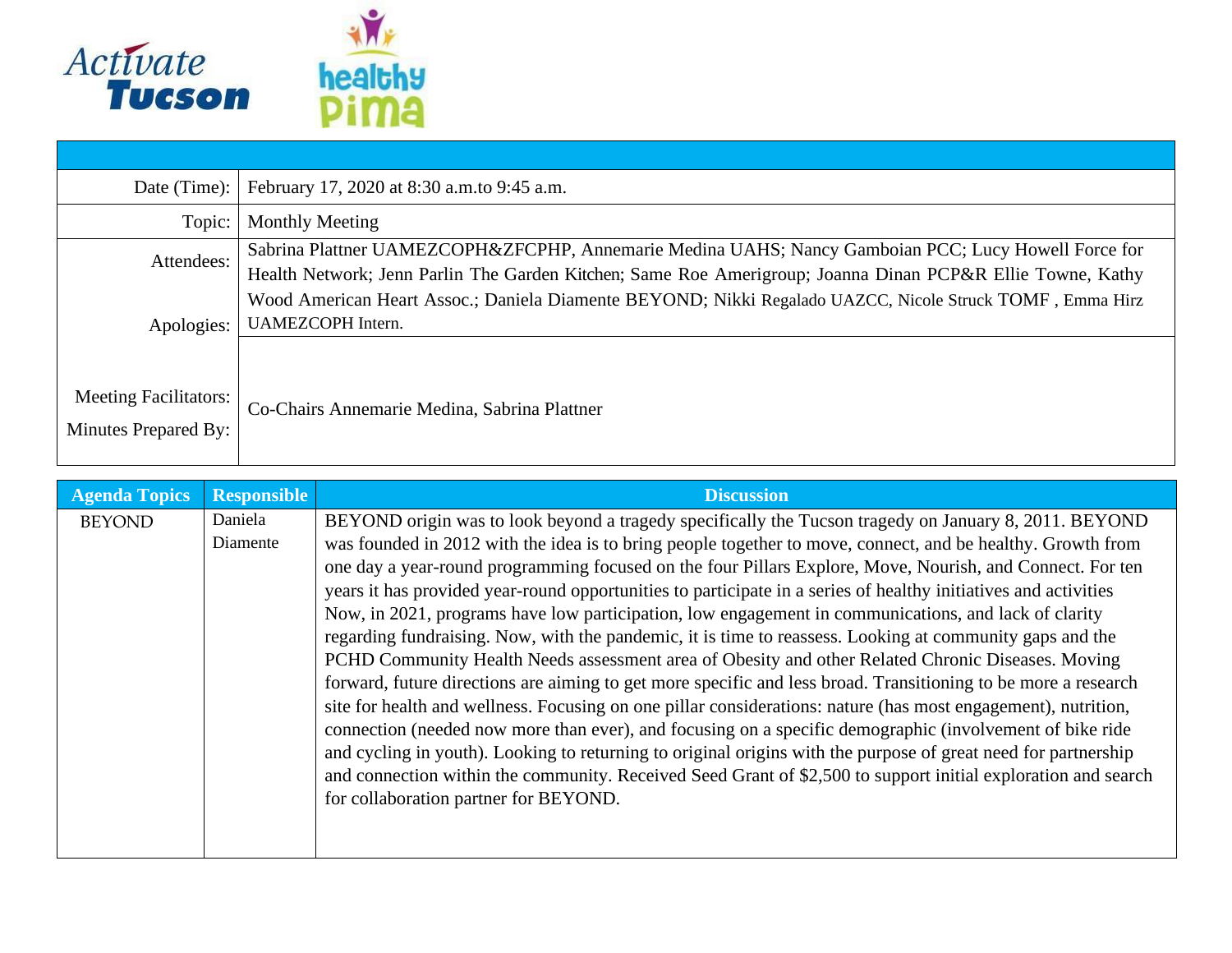



| American               | Kathy Wood | Heart and Stroke Walk - April 24, 2021 digitally (join on Facebook to join the experience)                                                                       |
|------------------------|------------|------------------------------------------------------------------------------------------------------------------------------------------------------------------|
| Heart                  |            | Mission: To be a relentless force for a world of longer, healthier lives.                                                                                        |
| Assoc/Heart            |            | The why: Every 40 seconds someone has a stroke (economically disadvantaged, women, people of color), each year nearly                                            |
| Walk                   |            | 800,000 people experience a new or recurring stroke, & one in three Americans has some form of CVD. Community                                                    |
|                        |            | efforts: COVID-19 research and support of health care workers, addressing social and health disparities, and reducing teen                                       |
|                        |            | e-cigarette use. Big priority: research - most of which is unfunded. Last year, AHA invested \$188.7 million to fund 838                                         |
|                        |            | new awardees and 2 out of 3 applications amounting to 412.5 million could not be funded.                                                                         |
|                        |            | Goal for 2024: AHA will advance cardiovascular health for all, including identifying and removing barriers to health care<br>access and quality (health equity). |
|                        |            | Next steps: set a meeting with the AHA, make a plan for Heart and Stroke Walk success, put the plan in motion!                                                   |
|                        |            | Links to participate:                                                                                                                                            |
|                        |            | Workplace Link: https://www.heart.org/en/professional/workplace-health                                                                                           |
|                        |            | Friendly URL: TucsonHeartWalk.org, https://www2.heart.org/site/TR?fr_id=5694&pg=entry                                                                            |
|                        |            |                                                                                                                                                                  |
| <b>Update on Tufts</b> | Sabrina &  | Update: part of Activate Tucson - Catalyzing Tucson to prevent childhood obesity Working Group. Selected for                                                     |
| project                | Annemarie  | a Study with Tuft's as 1 of 5 sites across the country to work to help minimize issues related to childhood                                                      |
|                        |            | obesity and poverty. Working within Community Based Participatory Research, Group Model Building and                                                             |
|                        |            | System Dynamics. Over the last 5 months: Defining the problem and looking at outward trends over time.                                                           |
|                        |            | Looking at connection variables driving these problems. Causal loop diagrams developed between poverty and                                                       |
|                        |            | obesity. Narrowed down factors to school tax credit - how to increase the amount of funding going to schools                                                     |
|                        |            | who have low or no funding and stress curriculum for kids. Tufts received a two-year extension for the grant!                                                    |
|                        |            | Seed money will be given to out these actions into implementation.                                                                                               |
| <b>Member</b>          | All        | Lucy -Force for Health new member link:                                                                                                                          |
| <b>Activities and</b>  |            | https://www.ectownusa.net/members/newmem/registration.php?orgcode=TUGT&fmt=M9                                                                                    |
| <b>Announcements</b>   |            | Contact Lucy for more information about joining the website.                                                                                                     |
|                        |            |                                                                                                                                                                  |
|                        |            | https://www.teamupgreatertucson.com/                                                                                                                             |
|                        |            |                                                                                                                                                                  |
|                        |            |                                                                                                                                                                  |
|                        |            |                                                                                                                                                                  |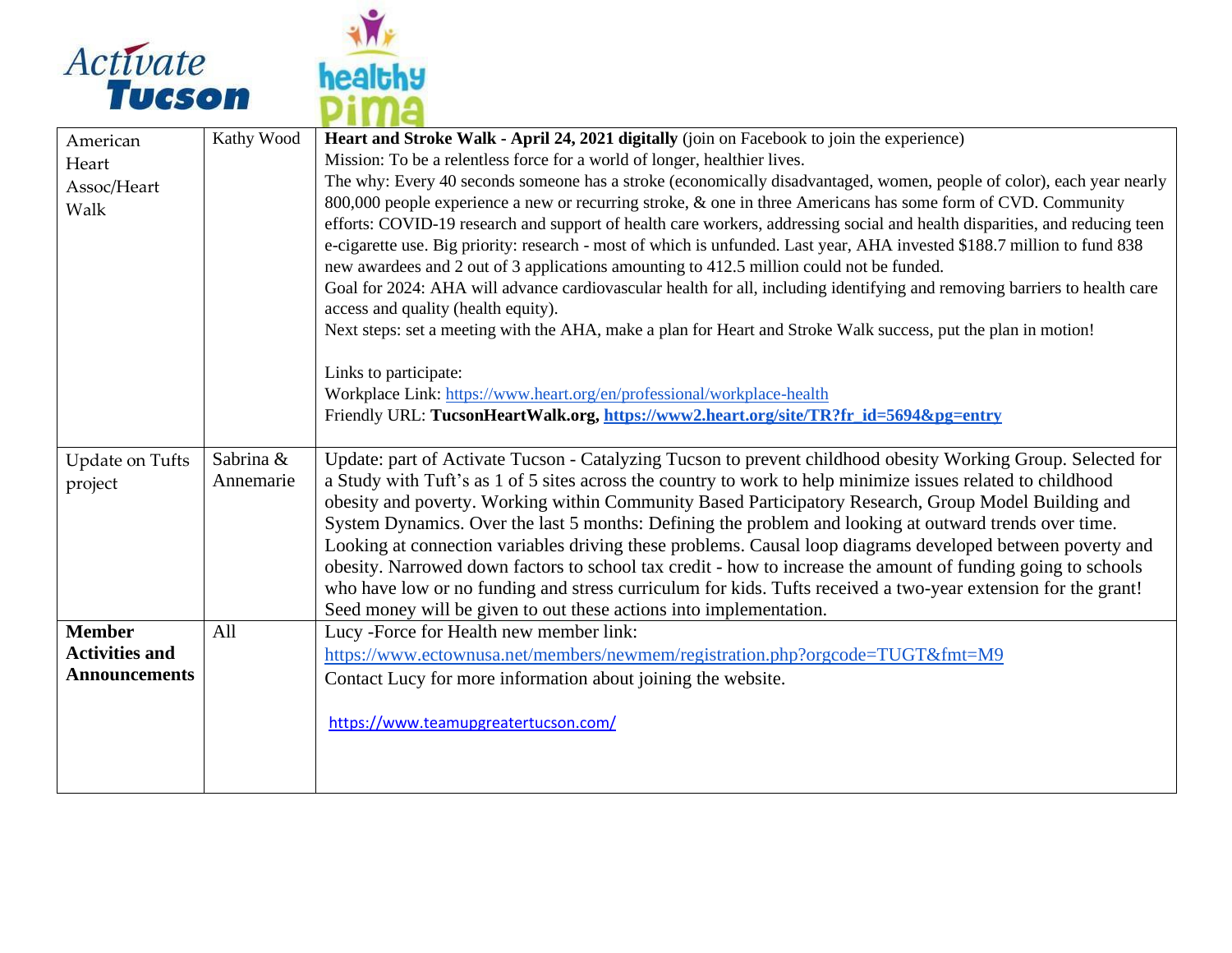

**Next meeting: Wednesday, March 17, 2021 Zoom meeting invite, Stay safe, well and mask-up and Vax up! Hope we see you next month!**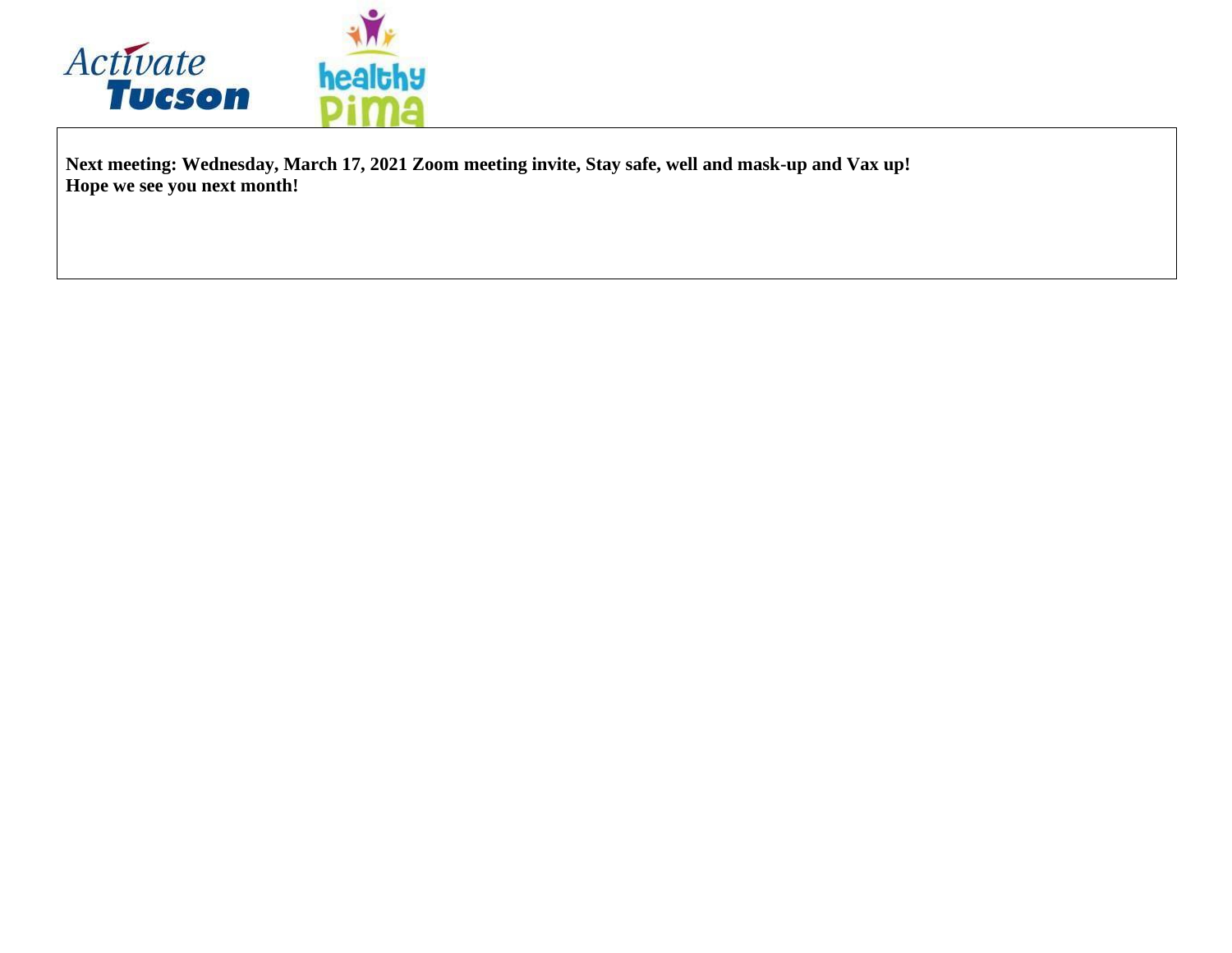

| Date (Time):                               | March 17, 2020 at 8:30 a.m.                                                                                                                                                                                                                             |
|--------------------------------------------|---------------------------------------------------------------------------------------------------------------------------------------------------------------------------------------------------------------------------------------------------------|
| Topic:                                     | <b>Monthly Meeting</b>                                                                                                                                                                                                                                  |
| Attendees:                                 | Sabrina Plattner UAMEZCOPH, Annemarie Medina UAHS, Nancy Gamboian PCC, Shelby Thompson AZHZ, Jenn<br>Parlin UAGK, Ashling Whelan UAMEZCOPH, Emma Hirz UAMEZCOPH, Trisha Larson AZHZ, Carolyn Owens<br>501 Navigation, Rani Olson, UACALS/Nutrition Dept |
| Apologies:<br><b>Meeting Facilitators:</b> | Co-Chairs Annemarie Medina, Sabrina Plattner Sabrina Plattner                                                                                                                                                                                           |
| Minutes Prepared By:                       | UA Intern Emma Hirz, Sabrina, and Annemarie                                                                                                                                                                                                             |

| <b>Agenda Topics</b> | <b>Responsibl</b> | <b>Discussion</b>                                                                                             |
|----------------------|-------------------|---------------------------------------------------------------------------------------------------------------|
|                      |                   |                                                                                                               |
| Farmer's             | Shelby            | <b>Food Access Resources:</b>                                                                                 |
| <b>Market</b>        | Thomson           | Food Assistance                                                                                               |
| Vouchers &           | <b>AZ</b> Health  | SNAP: (formerly food stamps) is one of the most effective ways in reducing hunger because it can be used      |
| Food                 | Zone              | in so many places and purchase a wide variety of foods. Double Up Bucks at Farmers' Market: match             |
| Systems              |                   | SNAP dollars spent for money to use at Arizona farmers markets. Snap Online: allows users to purchase         |
|                      |                   | from Walmart or Amazon online.                                                                                |
|                      |                   | Pandemic EBT: offered to families with children who are eligible for free or reduced-price school meals       |
|                      |                   | while schools are closed due to COVID-19. Effective at feeding children who are not at school.                |
|                      |                   | Women Infants and Children (WIC): Arizona's pregnant, breastfeeding, and postpartum women. Can only           |
|                      |                   | be used a select few grocery stores and farmers markets.                                                      |
|                      |                   | Farmers Market Nutrition Program (FMNP): available to WIC participants, seniors 60+. Can be used Feb-         |
|                      |                   | Nov at Arizona Farmers Markets. Help distribute info about FMNP!!!                                            |
|                      |                   | CSFP The Commodity Supplemental Food Program (CSFP) works to improve the health of low-income persons at      |
|                      |                   | least 60 years of age by supplementing their diets with nutritious USDA Foods. USDA distributes both food and |
|                      |                   | administrative funds to participating states and Indian Tribal Organizations to operate CSFP.                 |
|                      |                   | Emergency Food Resources: effective at getting food on the table immediately, but not sustainable long        |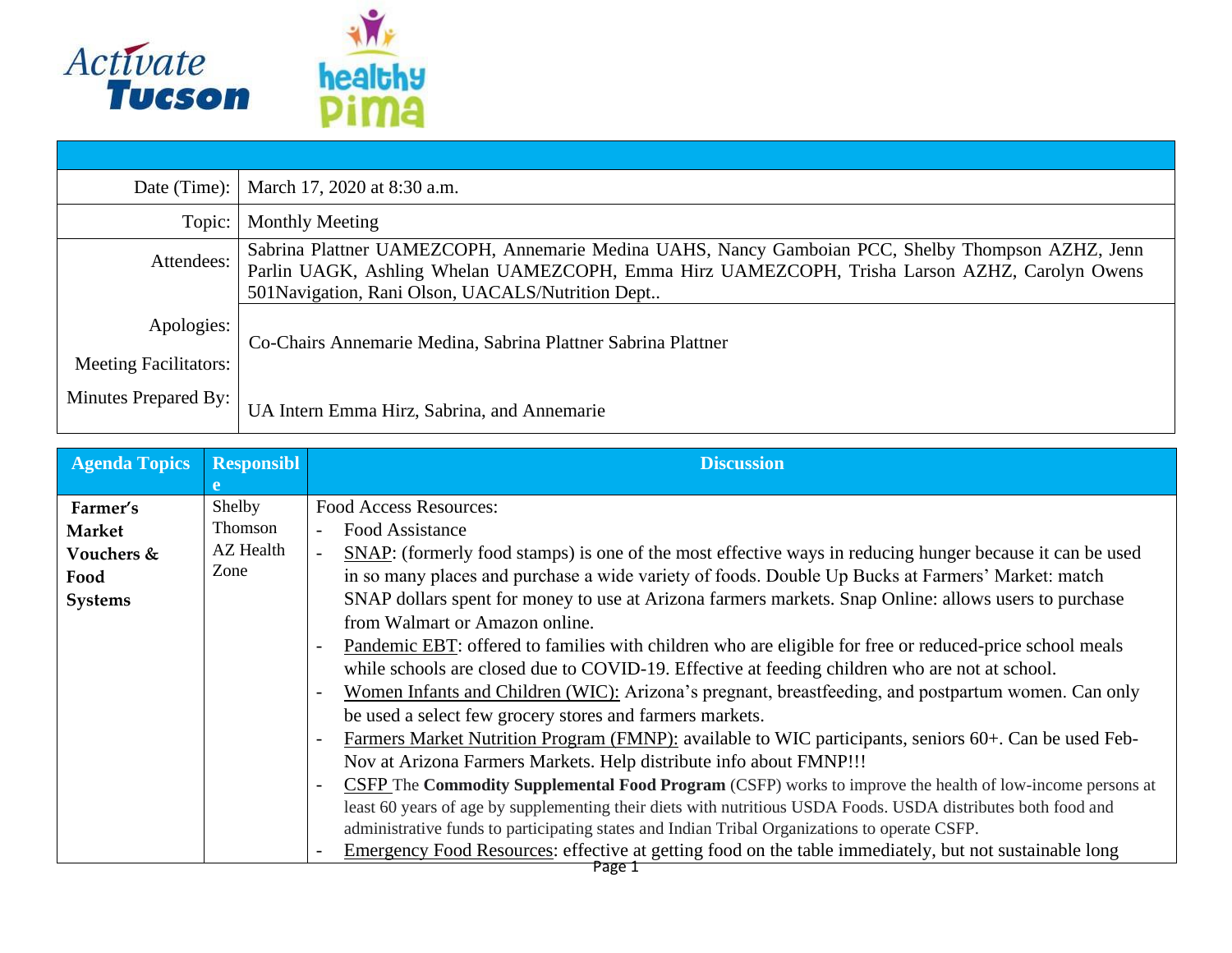



|                                                                     |                       | term. Community Food Bank of Southern Arizona, Food Pantries, Tucson Food Share, School Meal Sites<br>*Please see the attached information that Shelby has provided along with the recording of her presentation.<br>$\overline{\phantom{a}}$<br>For more information: contact Shelby Thompson: shelbyt@email.arizona.edu                                                                                                                                       |
|---------------------------------------------------------------------|-----------------------|-----------------------------------------------------------------------------------------------------------------------------------------------------------------------------------------------------------------------------------------------------------------------------------------------------------------------------------------------------------------------------------------------------------------------------------------------------------------|
| <b>BEYOND</b>                                                       | Daniela<br>Diamente   | Beyond is working with AT and Tufts to become Activate Tucson's fiscal sponsor, Because AT is a collation and not a non-<br>profit, we need to find a place that will house the funds from grants and seed monies. We are looking create a fiscal sponsor<br>partnership with BEYOND, so they can accept the funds on our behalf. Currently working on drafting a MOU and will do a<br>formal vote with the Activate Tucson group at the April Meeting.         |
| <b>Update on PC</b><br><b>Golden Pins</b><br><b>Kitchen Project</b> | Annemarie             | New kitchen being built with Pima County and the PCHD at the previous location of Golden Pins Lanes. At the<br>meeting we discussed looking at other equitable commercial kitchen models across the country to see what would<br>best fit and serve the Tucson community. Bottom line is they want to re-build an equitable kitchen to fit the<br>greatest need for the community for years to come.                                                            |
| <b>Tufts Project</b>                                                | Sabrina &<br>Annmarie | Tucson Child Health Working Group Process. Working with many variables and considerations for prioritizing<br>action and addressing areas of greatest need and impact. 2-year grant extension to help create a bigger impact.<br>3 areas of focus: creating marketing for tax dollars in low-income neighborhood schools, advocacy education for<br>citizens, and stress strategies curriculum. Group gathering to determine who to use funding moving forward. |
| <b>Member</b><br><b>Activities and</b><br><b>Announcements</b>      | All                   | Nancy- Shift Obesity Map: https://shiftn.com/_uploads_pdf/shiftN-Obesity-Map-A0-kopie.pdf<br>Jenn Parlin: Has been using the GK to help the needs by providing storage place for collected food<br>resources for South Tucson Community Outreach: Currently their need is for drivers and other<br>volunteers (also have Venmo and PayPal for monetary donations) you can contact;<br>https://www.southtucsonco.com/                                            |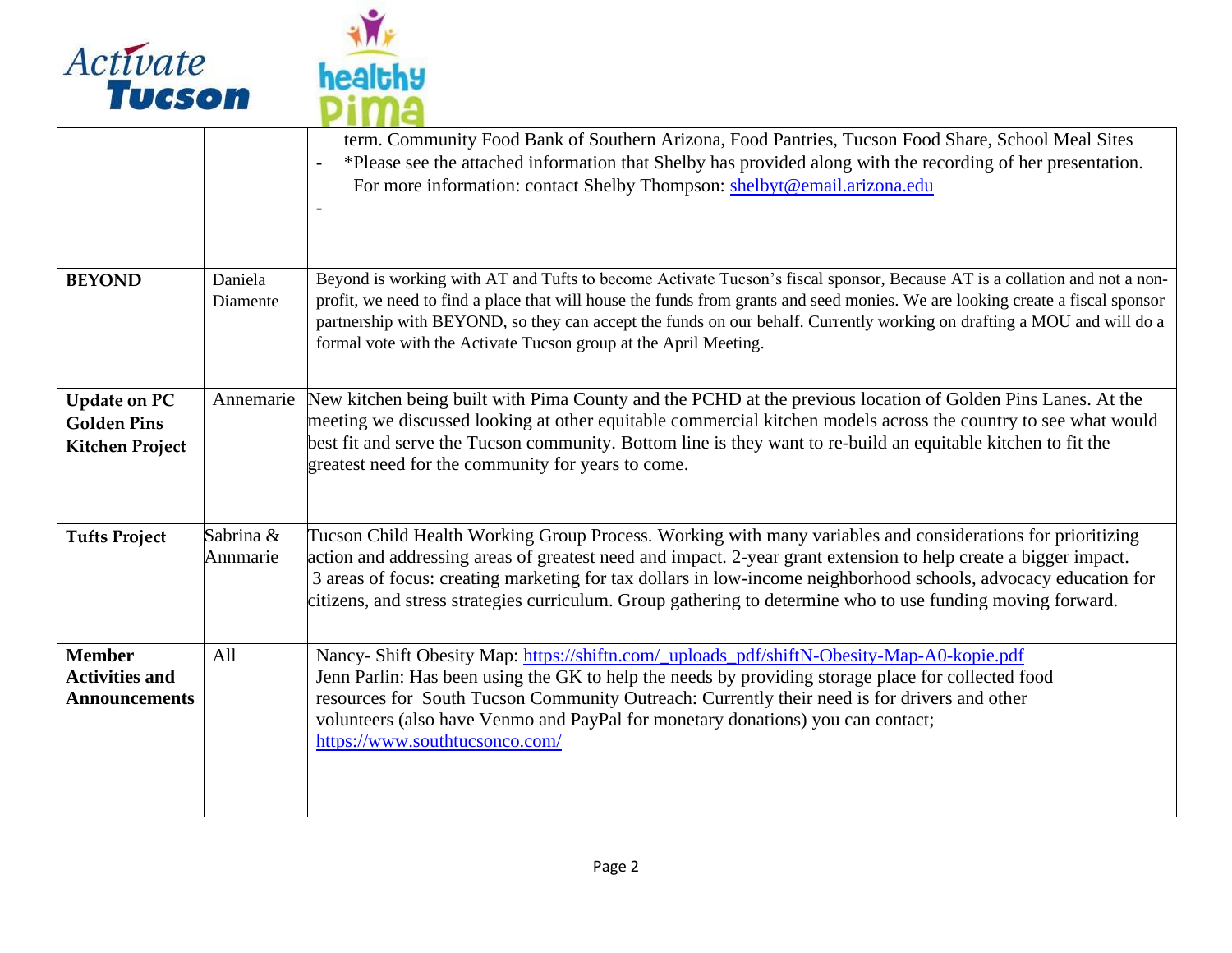

**Next meeting: Wednesday, April 21, 2021 Zoom meeting invite. Hope we see you there! Mask up- Vax- up and please take care!**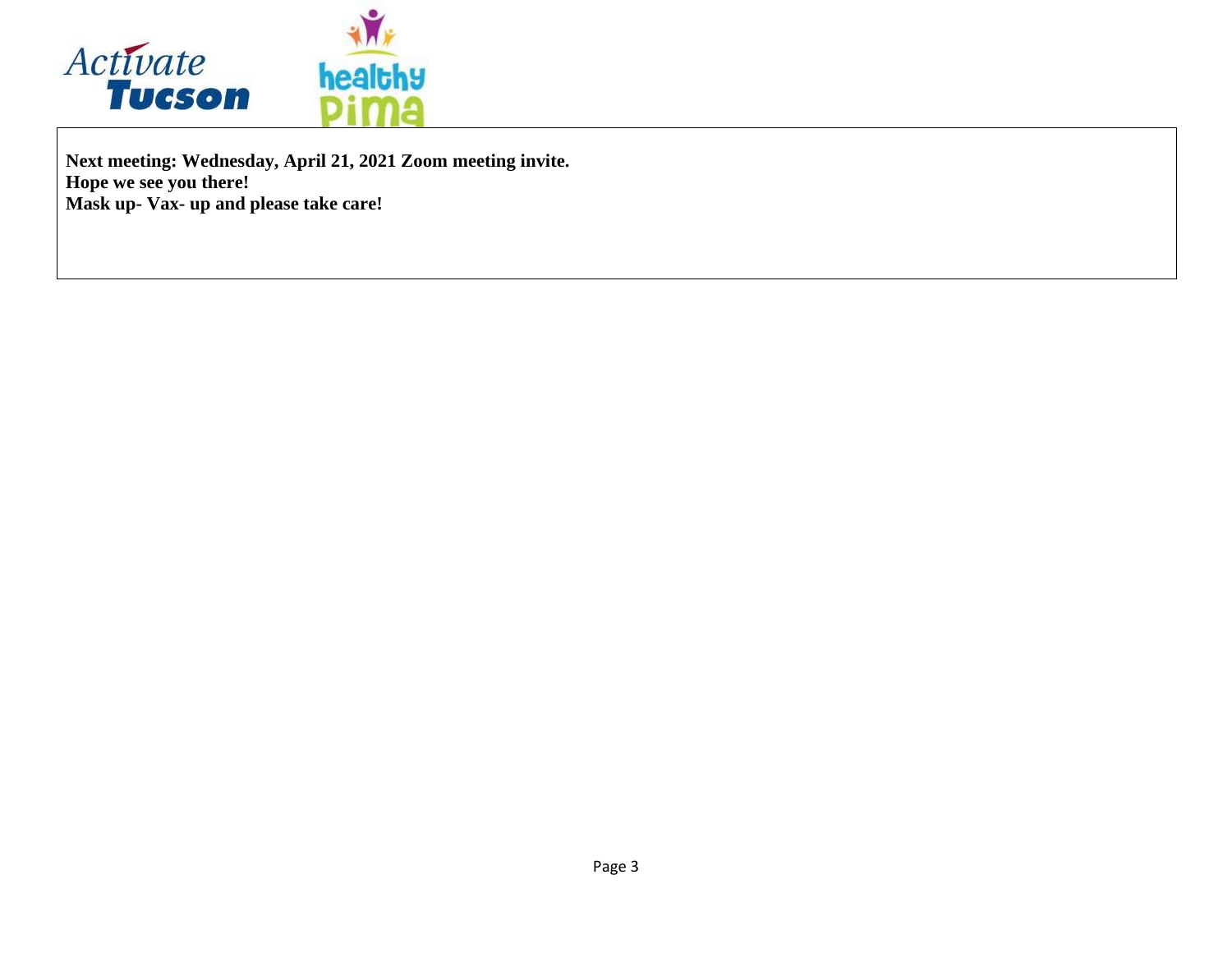

| Date (Time):                                                | April 21, 2021 at 8:30 a.m.                                                                                                                                                                                           |
|-------------------------------------------------------------|-----------------------------------------------------------------------------------------------------------------------------------------------------------------------------------------------------------------------|
| Topic:                                                      | <b>Monthly Meeting</b>                                                                                                                                                                                                |
| Attendees:                                                  | Sabrina Plattner UAMEZCOPH, Annemarie Medina UAHS, Gabriela Barillas-Longoria City of Tucson, Lucy Howell<br>Force for Health, Alexis Gallego B&G Club, Becky Jean Welp Child Parent Centers, Daniela Diamente Beyond |
| Apologies:                                                  | Foundation, Caroline Owens 501 Navigation, Jenn Parlin Garden Kitchen, Nancy Gamboian PCC, Emma Hirz & Ashling<br>Whelan UA MEZCOPH Interns                                                                           |
| <b>Meeting Facilitators:</b><br><b>Minutes Prepared By:</b> | Co-Chairs Annemarie Medina, Sabrina Plattner<br>Ashling Whelan & Emma Hirz,                                                                                                                                           |

| <b>Agenda Topics</b>     | <b>Responsible</b>                                                    | <b>Discussion</b>                                                                                                                                                                                                                                                                                                                                                                                                                                                                                                                                                                   |
|--------------------------|-----------------------------------------------------------------------|-------------------------------------------------------------------------------------------------------------------------------------------------------------------------------------------------------------------------------------------------------------------------------------------------------------------------------------------------------------------------------------------------------------------------------------------------------------------------------------------------------------------------------------------------------------------------------------|
| Active<br>Transportation | Gabriela<br>Barillas-<br>City of<br>Tucson Dept<br>Οf<br>Transportati | Project Managers (2) Tucson bike boulevard project, walkability project<br>E-scooters and bike-share, complete street initiatives<br><b>Tucson Transportation Summit</b><br>$\overline{\phantom{a}}$<br>Virtual – will occur in 2022, next few months will go towards planning. Desire to utilize more time<br>available to plan an event that aligns intent and impact. Open to suggestions.                                                                                                                                                                                       |
|                          | <sub>on</sub>                                                         | All notes/recordings for the summit available on the TucsonAz.Gov website<br>Four element that support transportation (Mark Fenton)<br><b>Land Use</b> (Equitable transit-oriented development, grant acquired. Website launching in next few months.<br>High-capacity N/S rapid transit options. Connecting three major transit centers across Tucson.)<br>Network encourages travel; sidewalks, multi-use trails, bicycle facilities, shorter blocks, connecting cul-<br>2)<br>de-sacs, affordable frequent transit<br><b>Site-Design</b><br>3)<br>4) Sell the Triple Bottom Line |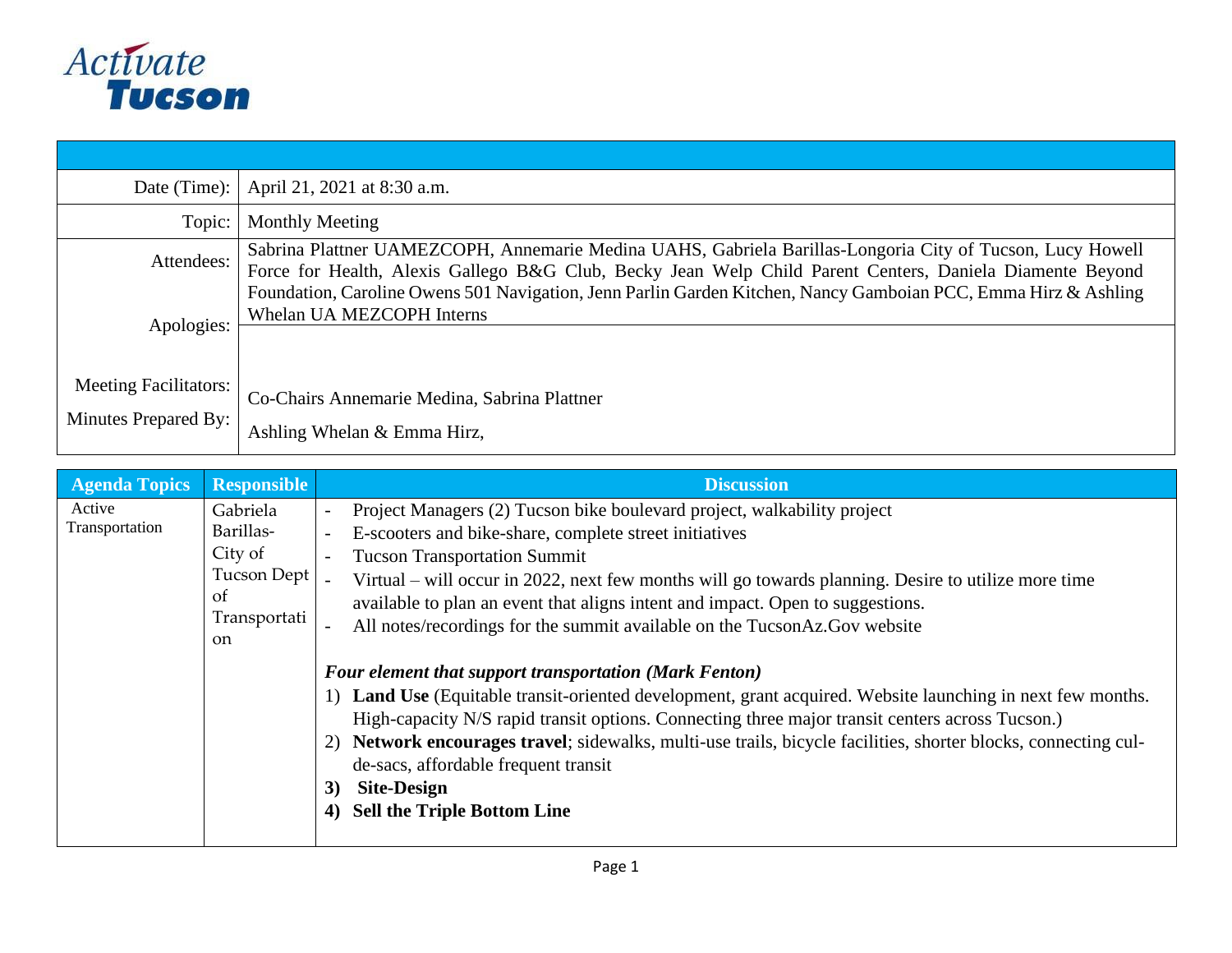

| <b>Living Streets Alliance</b>                                                                                      |
|---------------------------------------------------------------------------------------------------------------------|
| <b>Tactical Urbanism</b>                                                                                            |
| Lucy Howell: Force for Health: Cyclovia, Healthy Streets                                                            |
|                                                                                                                     |
| <b>Slow Streets:</b> Started as pilot in 2020, will be done on a smaller scale (15 slow streets in the span of four |
| months). Temporary installation, signs, cones, etc. to slow drivers down and address residential concerns with      |
| cut-throughs and speeding. Way to open conversation around what safety means to different people.                   |
| a. Used COVID relief dollars                                                                                        |
| b. Permanent changes included                                                                                       |
| Mobile biker care                                                                                                   |
| Tucson Slow Streets has a website                                                                                   |
| Use of block leaders and community engagement and support                                                           |
| Utilizing "adopt a road" concept to sponsor slow streets<br>f.                                                      |
|                                                                                                                     |
| <b>Move Tucson:</b> mobile interactive map on movetucson.com, opportunities for engagement                          |
| 20-year transportation and mobility plan, will guide investments for the next 20 years                              |
| In the project prioritization phase                                                                                 |
| Identifying and addressing gaps                                                                                     |
| Public Art Project: going after Bloomberg Asphalt Art Grant                                                         |
| a. Asphalt art: Corbitt Park, done at intersections or can be a block long                                          |
| b. Goals of pedestrian safety, making areas aesthetically appealing                                                 |
| c. $6^{\text{th}}$ Ave and $12^{\text{th}}$ Street proposed area                                                    |
| d. Helps bring attention to places and people that use the space                                                    |
|                                                                                                                     |
| Pedestrian Advisory Committee                                                                                       |
| Need to live within City Limits                                                                                     |
| https://tucsondelivers.tucsonaz.gov/pages/parks-connections                                                         |
| https://www.tucsonaz.gov/TucsonSlowStreets                                                                          |
| https://www.tucsonaz.gov/tdot/tucson-transportation-talks                                                           |
|                                                                                                                     |
|                                                                                                                     |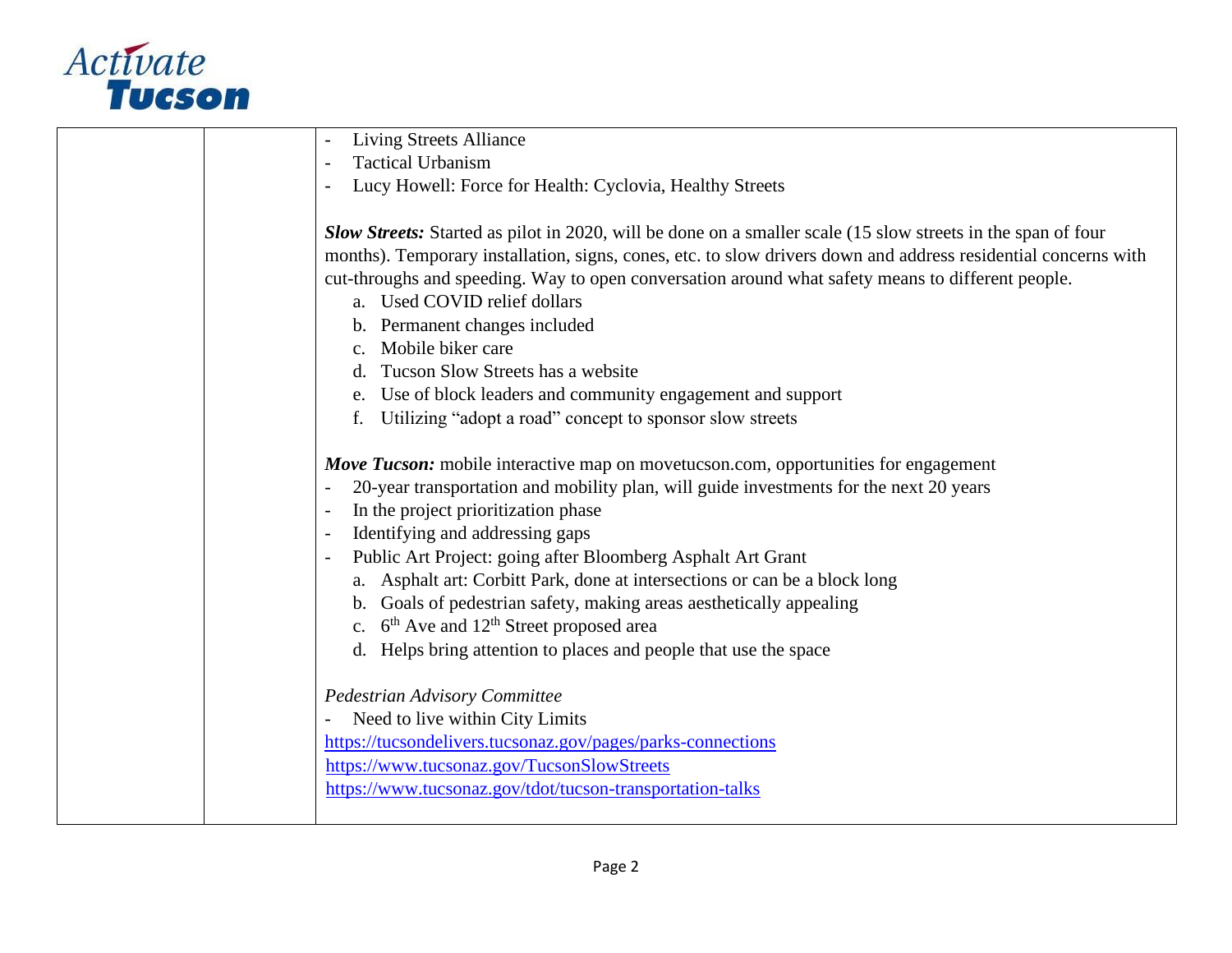

| Update on     | Sabrina & | Daniela: came to an agreement that Beyond Foundation will now serve as a fiscal sponsor for Activate Tucson                                                                          |
|---------------|-----------|--------------------------------------------------------------------------------------------------------------------------------------------------------------------------------------|
| Tufts project | Annemarie | Solicit funding, do research, do projects with more ease!                                                                                                                            |
|               |           | "Mission, vision, values align."                                                                                                                                                     |
|               |           | Sabrina Plattner: Tufts Update                                                                                                                                                       |
|               |           | Identified two areas to focus on to help reduce childhood obesity and poverty                                                                                                        |
|               |           | a. Tax credits and getting a more equitable structure in place to get underserved schools funds<br>Targeting stress – work with parents and children in school/after school settings |
|               |           | Looking at schools and structure of tax credits – public school tax credits going more to affluent areas rather<br>than underserved areas.                                           |
|               |           | Resources available: inequitably distributed                                                                                                                                         |
|               |           | Nutrition, Physical Activity, Mental Health                                                                                                                                          |
|               |           | Stress is an important factor: looking at mitigating, addressing stress                                                                                                              |
|               |           | Engaged with a team of MPH students who are doing an environmental study including interviews<br>a. What is currently happening? Who is doing what?                                  |
|               |           | b. How are after-school programming being trained to recognize and address stress in children, offering<br>training for responding to children in crisis                             |
|               |           | Training parents and utilizing existing support structures                                                                                                                           |
|               |           | d. We have funding to support marketing, training, paying an intern                                                                                                                  |
|               |           | Generate a report to demonstrate what we are doing as a coalition to support our community                                                                                           |
|               |           | Send Annemarie new information or anything that you want featured on the website May 14 <sup>th</sup> is the<br>Deadline to submit comment!                                          |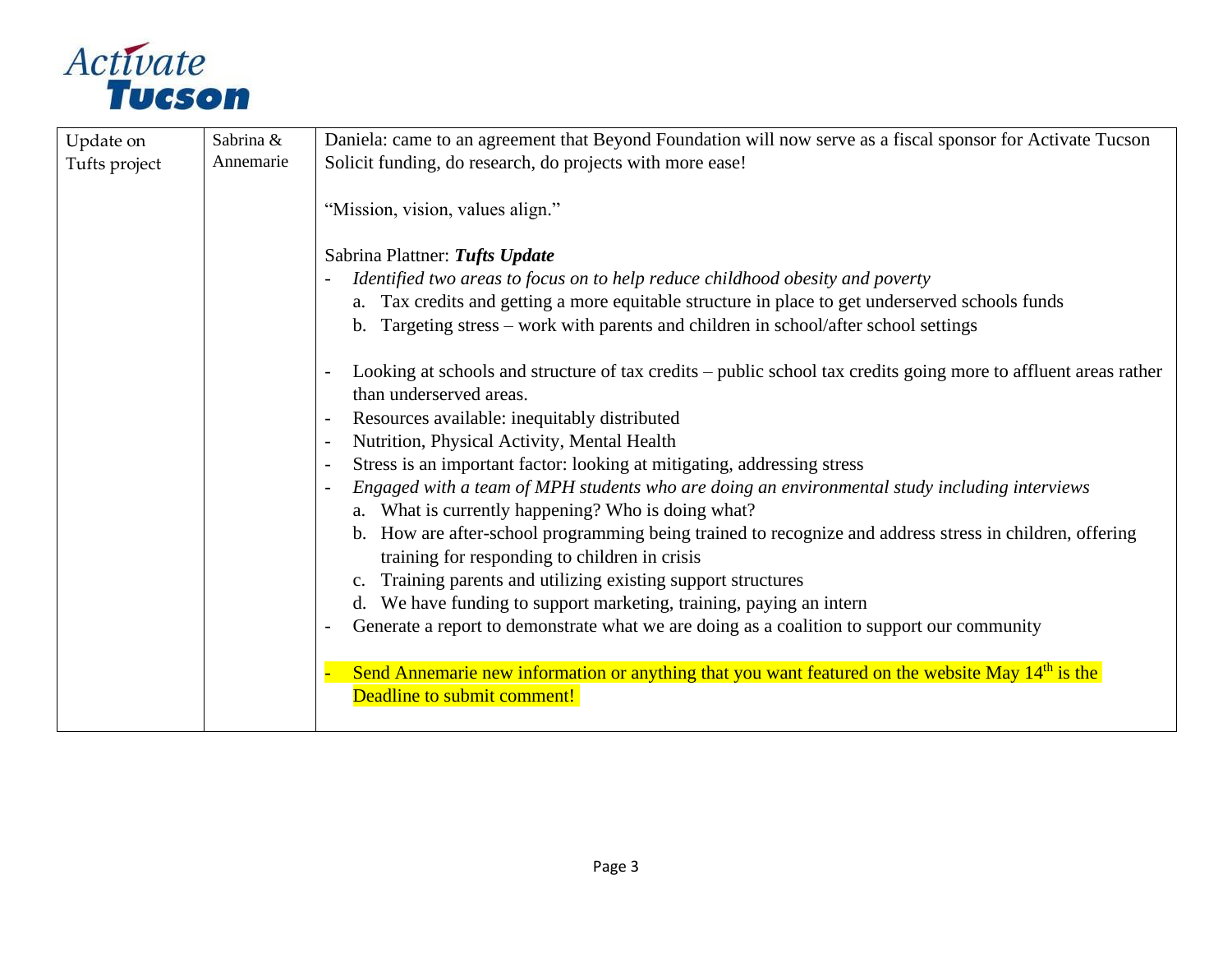

| <b>Member</b>                                      | <b>Lucy Howell:</b>                                                                                                                                                                                                                                                                                                                                                                                                                                                                                                                                                                                                                                              |
|----------------------------------------------------|------------------------------------------------------------------------------------------------------------------------------------------------------------------------------------------------------------------------------------------------------------------------------------------------------------------------------------------------------------------------------------------------------------------------------------------------------------------------------------------------------------------------------------------------------------------------------------------------------------------------------------------------------------------|
| <b>Activities and</b>                              | 1) Dr. Carmona, Tucson Commerce: Panel Hybrid Event                                                                                                                                                                                                                                                                                                                                                                                                                                                                                                                                                                                                              |
| <b>Announcements</b>                               | (https://mms.tucsonhispanicchamber.net/members/evr/reg_event.php?evid=59007615&orgcode=T<br>HCH)<br>Pan-Asian Fit Fiesta Launch, National Hispanic Health, National Sports Month<br>2)<br><b>Jenn Parlin:</b><br>1) AIR: working with Tumamoc Hill, Master Gardeners, Desert Museum on resilient low desert<br>plants that you can consume<br>2) Wild harvesting in your yard or community garden<br>3) Nopal – you can pick some up to grow!<br><b>Alexis Gallego/ Nancy Gamboian:</b><br>1) Fall schedule planning to be in-person, Summer will still be virtual<br>More hybrid options and virtual options<br>3) Greater class and lab attendance flexibility |
|                                                    | https://tucsoncleanandbeautiful.org/trees-for-tucson/neighborhood-stormwater-harvesting/<br>Discussion on watering trees to make communities green – utilizing community engagement.<br>Annemarie:<br>Advocacy opportunity<br>https://nacto.org/program/modernizing-federal-standards/?mc_cid=2772926509&mc_eid=0b8c414143                                                                                                                                                                                                                                                                                                                                       |
| <b>General</b><br><b>Contact Info</b><br>and Notes | Lucy Howell: Lucy@myhealthyglobe.com<br>"If anybody knows any interns looking for Summer or Fall projects, please let me know!"<br>Gabriella Barillas: gabriela.barillas@tucsonaz.gov cell: 520-591-1606                                                                                                                                                                                                                                                                                                                                                                                                                                                         |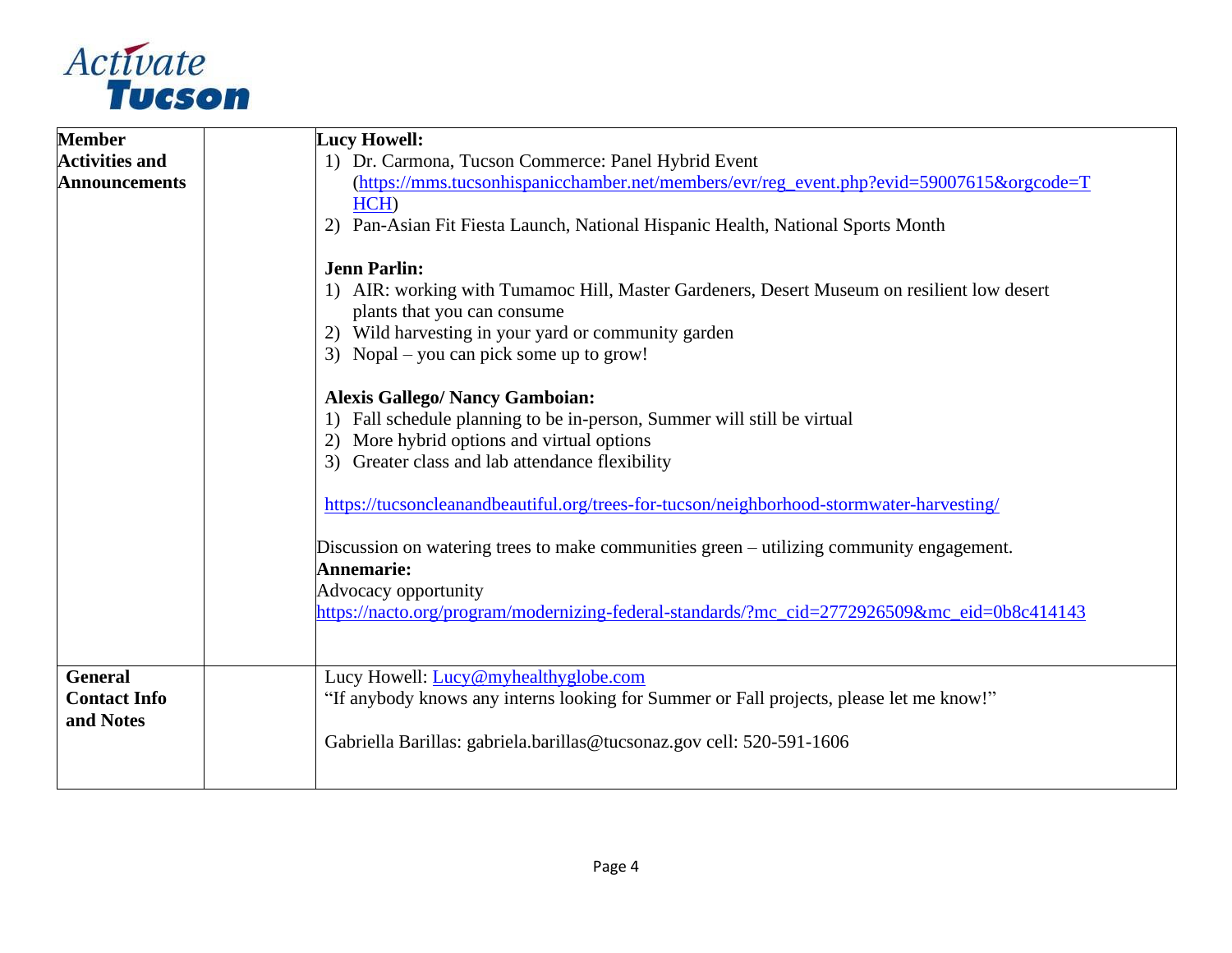

**Next meeting: Wednesday, May 20, 2021 Zoom meeting invite Hope we see you there! Vax up and Mask Up!**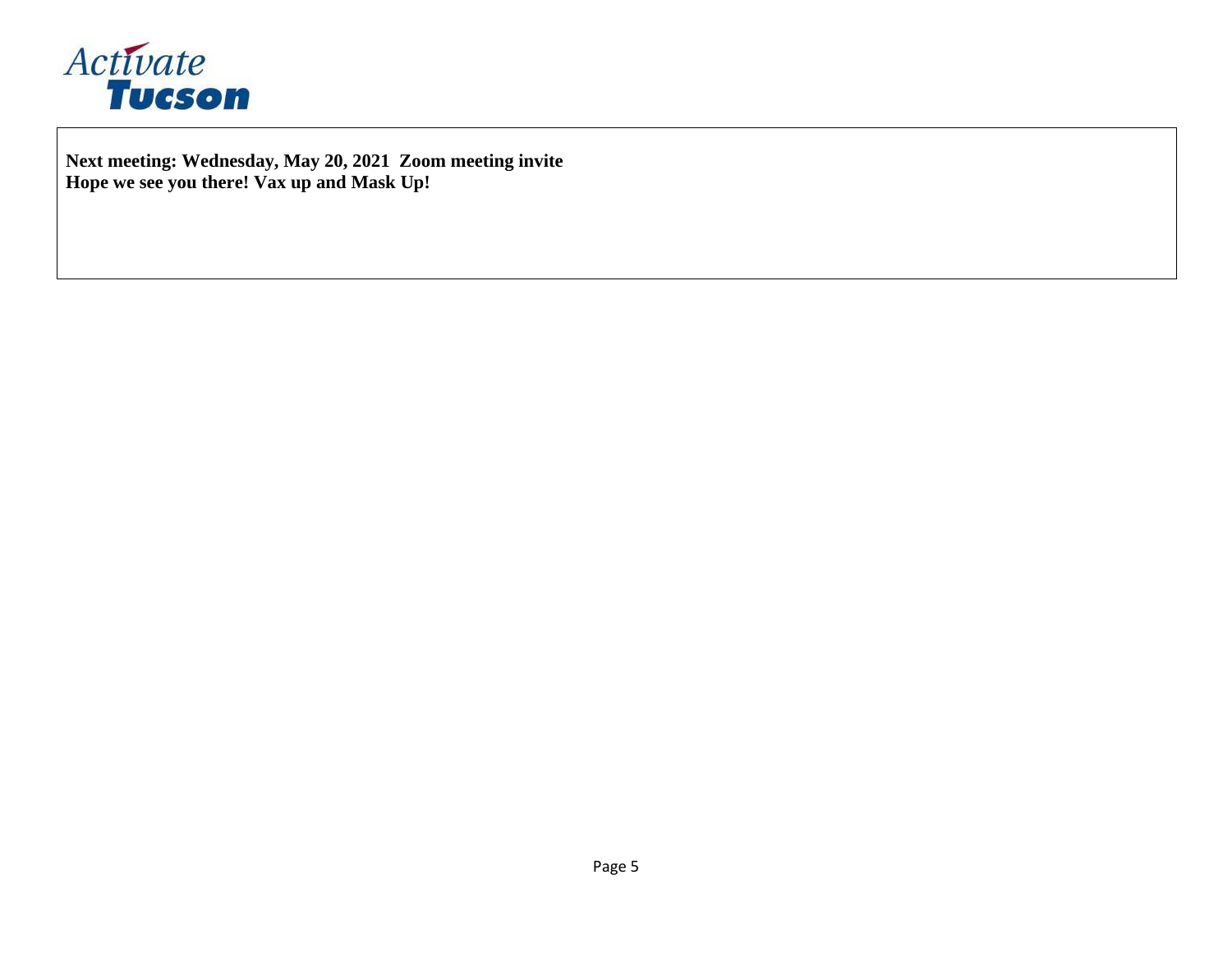

| Date (Time):                 | June 16, 2021, at 8:30 a.m.                                                                                                                                                                                                                                                                                                                                                 |
|------------------------------|-----------------------------------------------------------------------------------------------------------------------------------------------------------------------------------------------------------------------------------------------------------------------------------------------------------------------------------------------------------------------------|
| Topic:                       | <b>Monthly Meeting</b>                                                                                                                                                                                                                                                                                                                                                      |
| Attendees:                   | Sabrina Plattner UAMEZCOPH, Annemarie Medina UAHS, Lucy Howell Force for Health, Daniela Diamente<br>BEYOND Foundation, Jenn Parlin Garden Kitchen, Joanna Dinan Pima County Natural Resources Parks & Rec, Krista<br>Romero-Cardenas PC Health Dept., Kyla James El Rio Health Centers, Kathy Wood American Heart Association,<br>Amelia Natoli Iskashitaa Refugee Network |
| Apologies:                   |                                                                                                                                                                                                                                                                                                                                                                             |
|                              |                                                                                                                                                                                                                                                                                                                                                                             |
| <b>Meeting Facilitators:</b> | Co-Chairs Annemarie Medina, Sabrina Plattner                                                                                                                                                                                                                                                                                                                                |
| Minutes Prepared By:         | Annemarie Medina                                                                                                                                                                                                                                                                                                                                                            |

| <b>Agenda Topics Responsible</b> |             | <b>Discussion</b>                                    |
|----------------------------------|-------------|------------------------------------------------------|
| Food Systems                     | Jenn Parlin | Update on the Garden Kitchen and Tucson food systems |
|                                  | Garden      | See attached pdf of slide deck.                      |
|                                  | Kitchen     |                                                      |
|                                  |             |                                                      |
|                                  |             |                                                      |
|                                  |             |                                                      |
|                                  |             |                                                      |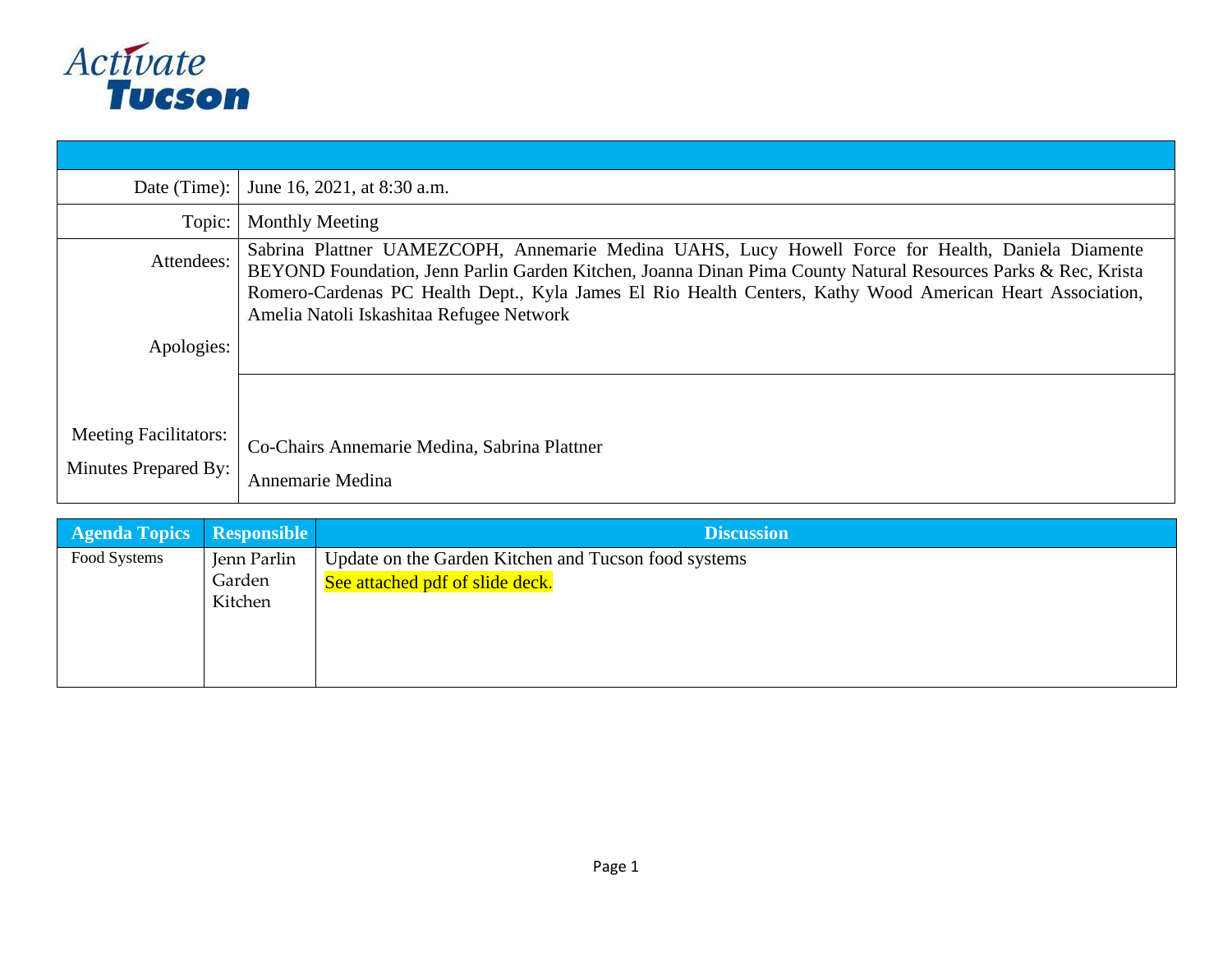

| <b>Update on</b><br>Tufts project                              | Sabrina &<br>Annemarie | Sabrina Plattner: Tufts Update<br>Identified two areas to focus on to help reduce childhood obesity and poverty.<br>$\overline{\phantom{a}}$<br>a. Tax credits and getting a more equitable structure in place to get underserved schools funds.<br>We have solicited for a PhD candidate to use this as their research project. Will likely not find out until                                                                                                                                                                                                                                                                                                                                                                                                                     |
|----------------------------------------------------------------|------------------------|-------------------------------------------------------------------------------------------------------------------------------------------------------------------------------------------------------------------------------------------------------------------------------------------------------------------------------------------------------------------------------------------------------------------------------------------------------------------------------------------------------------------------------------------------------------------------------------------------------------------------------------------------------------------------------------------------------------------------------------------------------------------------------------|
|                                                                |                        | fall if we have someone. Goal is to kick off marketing campaign in early 2022.<br>b. Targeting stress – work with parents, staff, and children in school/after school settings<br>Working in partnership with El Rio to expand the trainings they are already doing.                                                                                                                                                                                                                                                                                                                                                                                                                                                                                                                |
| <b>Membership</b>                                              | Annemarie              | We currently have almost 100 members on our list serve, however many are not active. Please review<br>the list of members (attached) and identify anyone who you are connected to that you feel might be<br>interested in getting involved in the two Tufts projects and either reach out to them or let Annemarie or<br>Sabrina know so they can do so. Additionally, provide names and contact information for anyone who<br>you feel should be, or would want to be involved in these activities so that we can determine the best<br>way to engage them.<br>The current Tucson Child Health Working Group of 12 will be ending in August so we will need a new<br>group (including those from the TCHWG who want to stay on) to tackle the next steps in these two<br>projects. |
| <b>Member</b><br><b>Activities and</b><br><b>Announcements</b> |                        | <b>Kathy Wood:</b> AHA will be hosting a STEM event for $9th$ and $10th$ graders in September.<br>Joanna Dinan: PC will be hosting summer camps beginning in July and senior programs are<br>expanding. Covid 19 testing is now available through a partnership with ASU at the Ellie Towne<br>Center Tuesday thru Sunday. Schedule an appt here https://azdhs.gov/covid19/index.php#everyone-<br>asu-testing<br>Amelia Natoli: Working on getting refugee services back on track.<br>Kyla James: all vaccinations (including Covid 19) are available at all El Rio clinics Monday thru<br>Friday.<br>Lucy Howell: Still looking for interns, Jenn suggested posting on the UA's Handshake site that<br>promotes across the university.                                             |